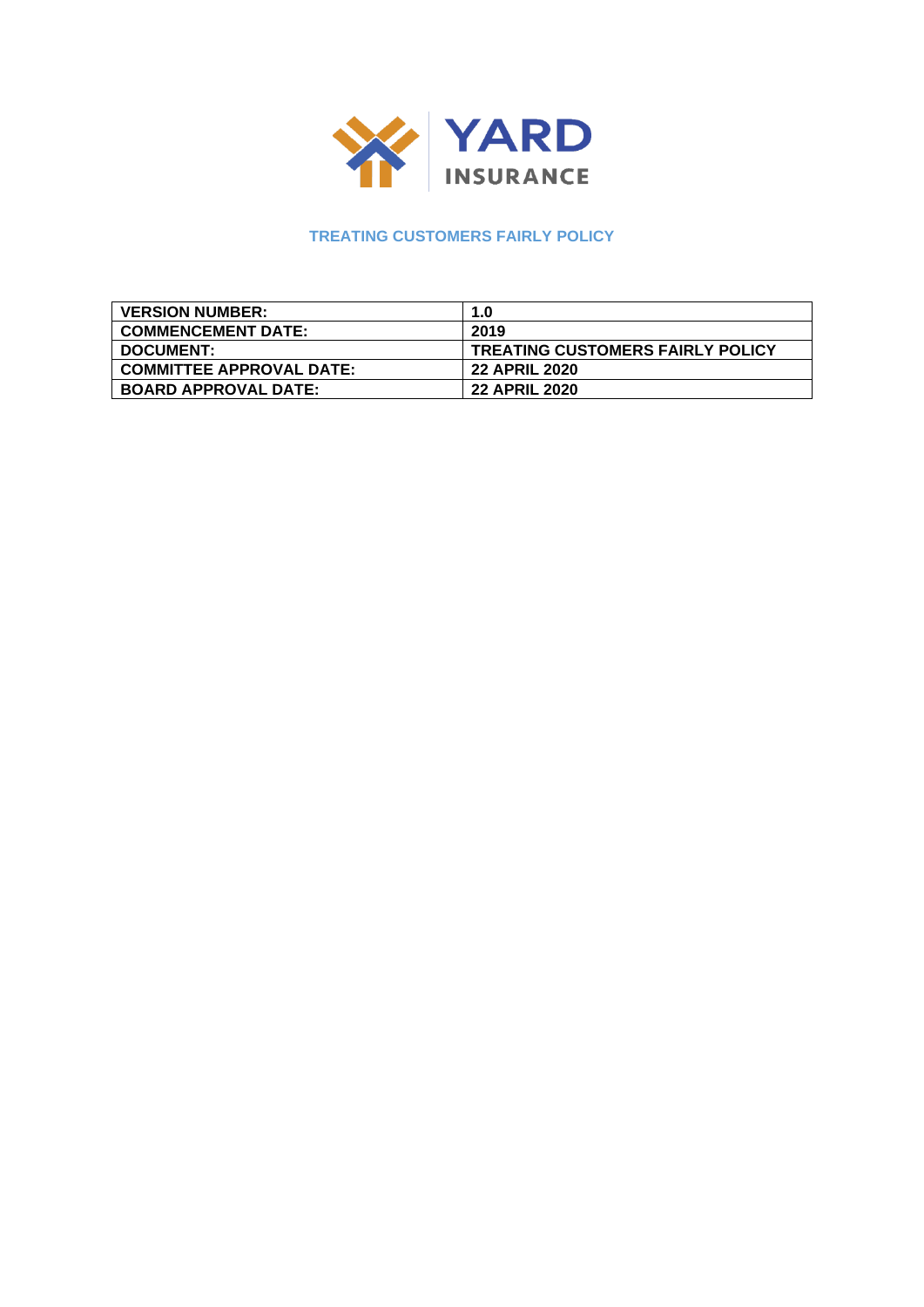# **CONTENTS**

| 5. |  |
|----|--|
|    |  |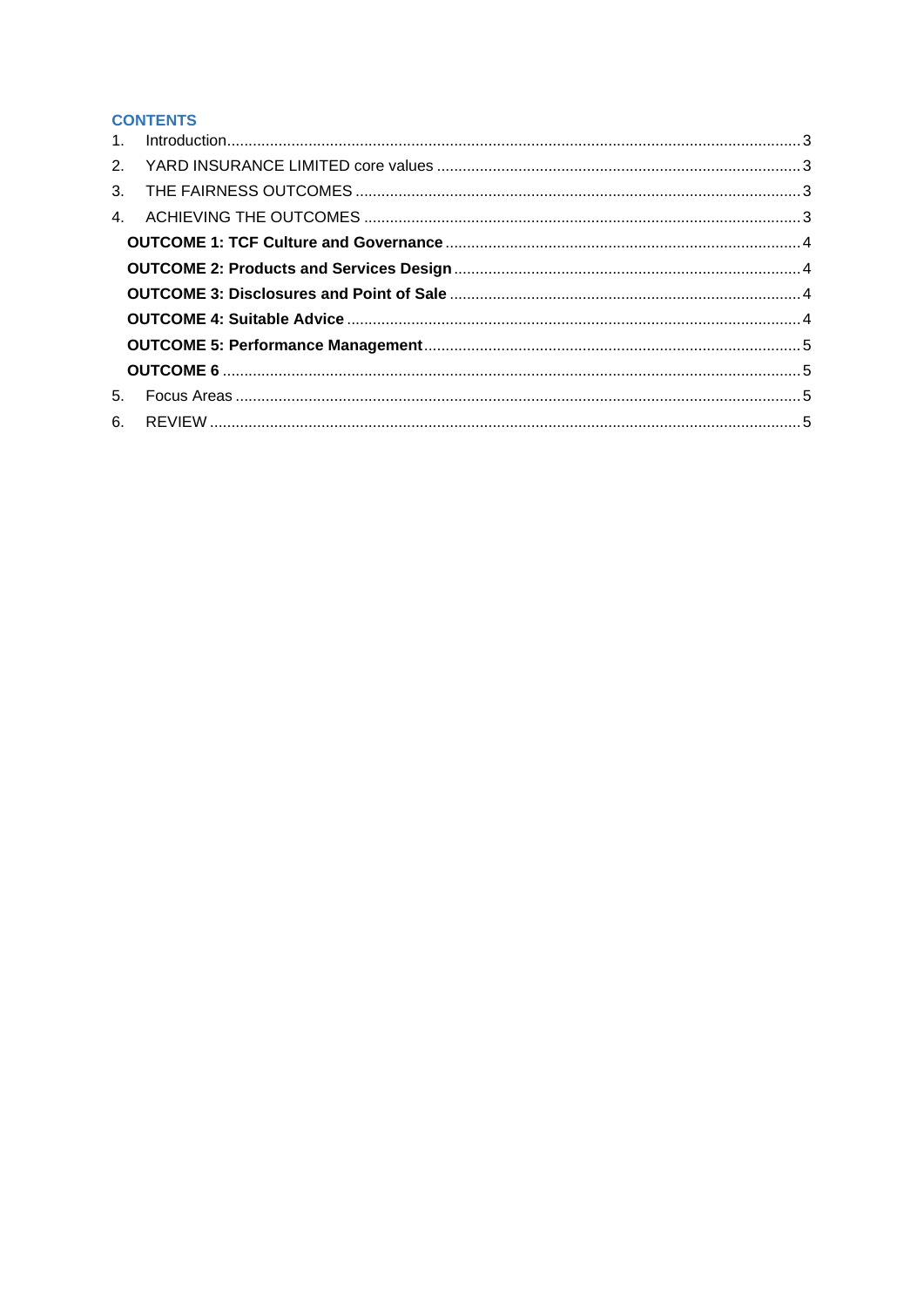# <span id="page-2-0"></span>**1. INTRODUCTION**

Yard Insurance Limited (hereinafter referred to as Yard) is a cell captive insurer that aims to ensure that it has a strong focus on customer satisfaction. Yard is aware that each cell captive or binder holder is a key contributor in sustaining long-term growth and is determined to provide customer confidence hence our Treating Customers Fairly (TCF) policy is an integral part of that objective.

Considering the growing cell captive market, the staff at Yard has made it their ultimate goal and mission to embody a culture of customer satisfaction and business practices that achieve these outcomes and eventually become an inherent part of all areas within the business. Yard Insurance also needs to demonstrate to the regulators that they adhere to the TCF principles and treat their customers fairly.

Our TCF policy is structured according to the guidance provided by the Financial Sector Conduct Authority (FSCA) to ensure that Yard Insurance consistently delivers fair outcomes to clients. It is the responsibility of Yard Insurance staff to provide an enhanced service quality to clients, based on a culture of openness and transparency. Apart from any legislative or regulatory obligations, treating cell captives and clients fairly is a business imperative.

# <span id="page-2-1"></span>**2. YARD INSURANCE LIMITED CORE VALUES**

- Yard strives to provide customers' satisfaction through quality service within the shortest turnaround time.
- We respect all people and value the differences among them.
- We are accountable, take ownership of our actions and responsibilities.
- We esteem honesty, integrity, and good standing

#### <span id="page-2-2"></span>**3. THE FAIRNESS OUTCOMES**

Yard Insurance will strive to comply with and embed the TCF fairness outcomes in accordance to the FSCA requirements viewed from the perspective of the customer. Yard Insurance has adopted across all business practices, governance frameworks and day-to-day processes.

- Outcome 1: Policyholders are confident that they are dealing with an insurer where the fair treatment of policyholders is central to the insurer's culture.
- Outcome 2: Products and services are designed to meet the needs of identified types, kinds or categories of policyholders and are targeted accordingly.
- Outcome 3: Policyholders are given clear information and are kept appropriately informed before, during and after the time of entering into a policy.
- Outcome 4: Where policyholders receive advice, the advice is suitable and takes account of their circumstances.
- Outcome 5: Policyholders are provided with products that perform as insurers have led them to expect, and the associated service is both of an acceptable standard and what they have been led to expect.
- Outcome 6: Policyholders do not face unreasonable post-sale barriers to change products, switch providers, submit a claim or make a complaint.

# <span id="page-2-3"></span>**4. ACHIEVING THE OUTCOMES**

Yard Insurance will aim to demonstrate through our behaviours and monitoring that we are consistently treating customers fairly throughout the stages of the product life cycle to which we can contribute. These may include: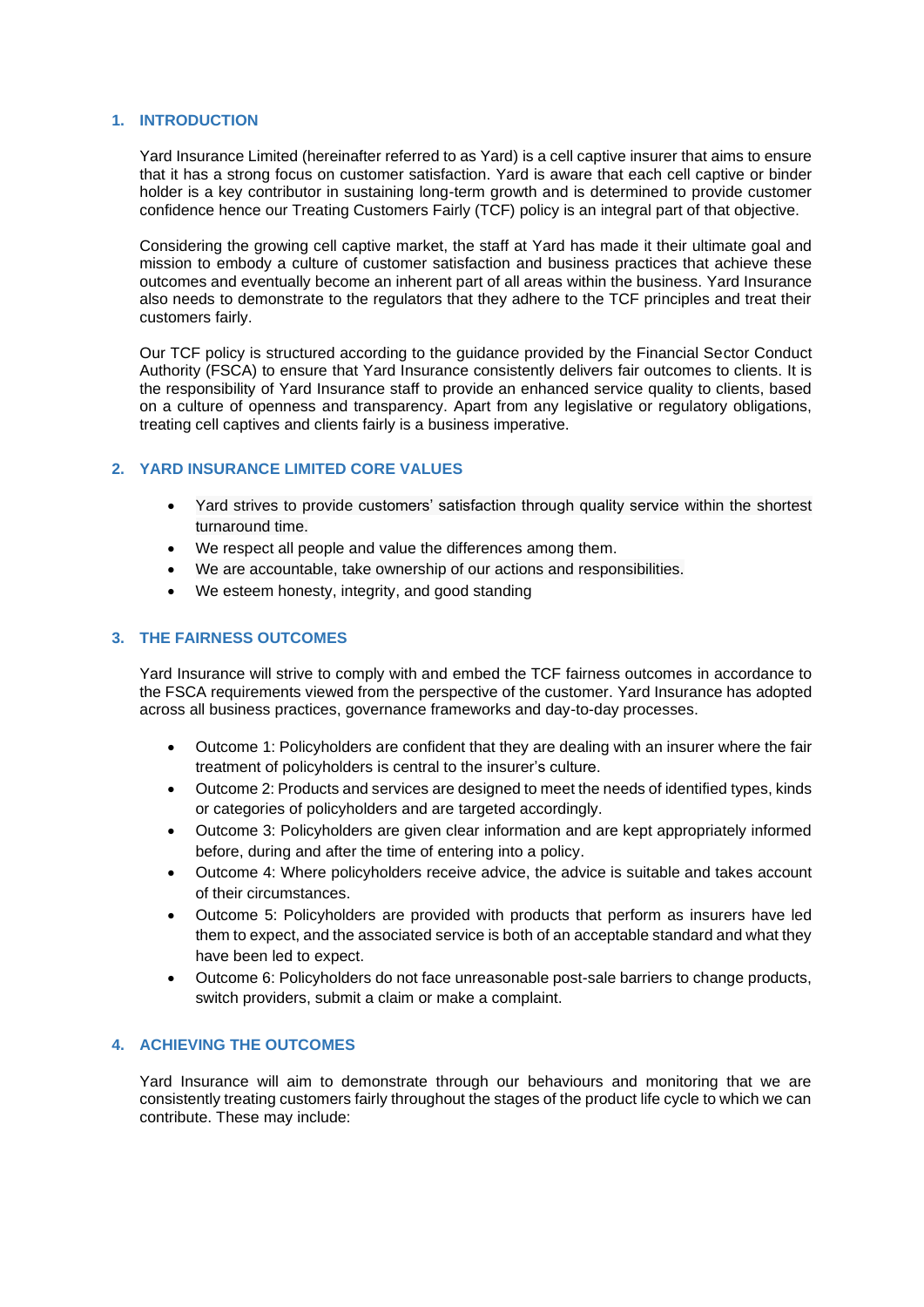# <span id="page-3-0"></span>**OUTCOME 1: TCF Culture and Governance**

- Policyholders can be confident that they are dealing with an insurer where the fair treatment of customers is central to the corporate culture.
- Fit and proper requirements for management, audit, risk and compliance requirements, board and committee structures, whistle-blower protection rules, management incentives will always be followed and adhered to.
- Yard Insurance will maintain regular, accurate, reliable data exchange with all binder holders which will enable the Company to analyse management information to identify possible instances of poor customer outcomes and to then mitigate same.

#### <span id="page-3-1"></span>**OUTCOME 2: Products and Services Design**

- Products and services and their distribution strategies are designed and developed for specific target markets, based on a clear understanding of the likely needs and financial capability of each policyholder.
- Yard has put its clients' needs at the forefront of their processes by using a thorough detailed onboarding process enshrined in the Due Diligence and Onboarding Guides. These Guides ensure that the product, pricing, distribution method and disclosures remain appropriate for the market it is intended for. To this end, policyholders will be placed be protected if they choose to take up a product or service offered on our licenses.

#### <span id="page-3-2"></span>**OUTCOME 3: Disclosures and Point of Sale**

- Customer engagements on all stages of Client's journey within binder holder and intermediaries/registered FSP relationships are done. Clear, plain and fair communications (including electronic and telephonic) communications that are not misleading and are appropriate to all our clients are provided.
- This will enable clients to make informed decisions about transacting with Yard Insurance Limited and services. Product risks, commitments, limitations and charges shall be transparent at all times.

#### <span id="page-3-3"></span>**OUTCOME 4: Suitable Advice**

- Yard representatives will always meet the requirements set out in section 7(1) (b) of the FAIS Act and all fit and proper requirements set out in the FAIS Act, including the FAIS product knowledge and competency requirements.
- Strict intermediary agreements have been put in place for all our outsourced intermediaries who shall interact with Yard clients to ensure that they provide advice with a clear understanding of their responsibilities.
- Therefore, where advice is provided, the representatives of Yard are fully equipped to provide advice that is suitable to the needs of the clients concerned, following the objectives of TCF and avoiding conflicts of interest under the FAIS Act.
- In accordance to section 8 of the FAIS Act, Yard will implement due diligence processes prior to contracting with a new intermediary. This is done in order: to ascertain that the independent intermediary and, where applicable, any persons rendering services as intermediary on behalf of the independent intermediary: -
	- $\triangleright$  have the FAIS product knowledge competency requirements to support the advice process and;
	- $\triangleright$  that they are licensed as financial services providers and authorised to render financial services in respect of the policies that will be offered.